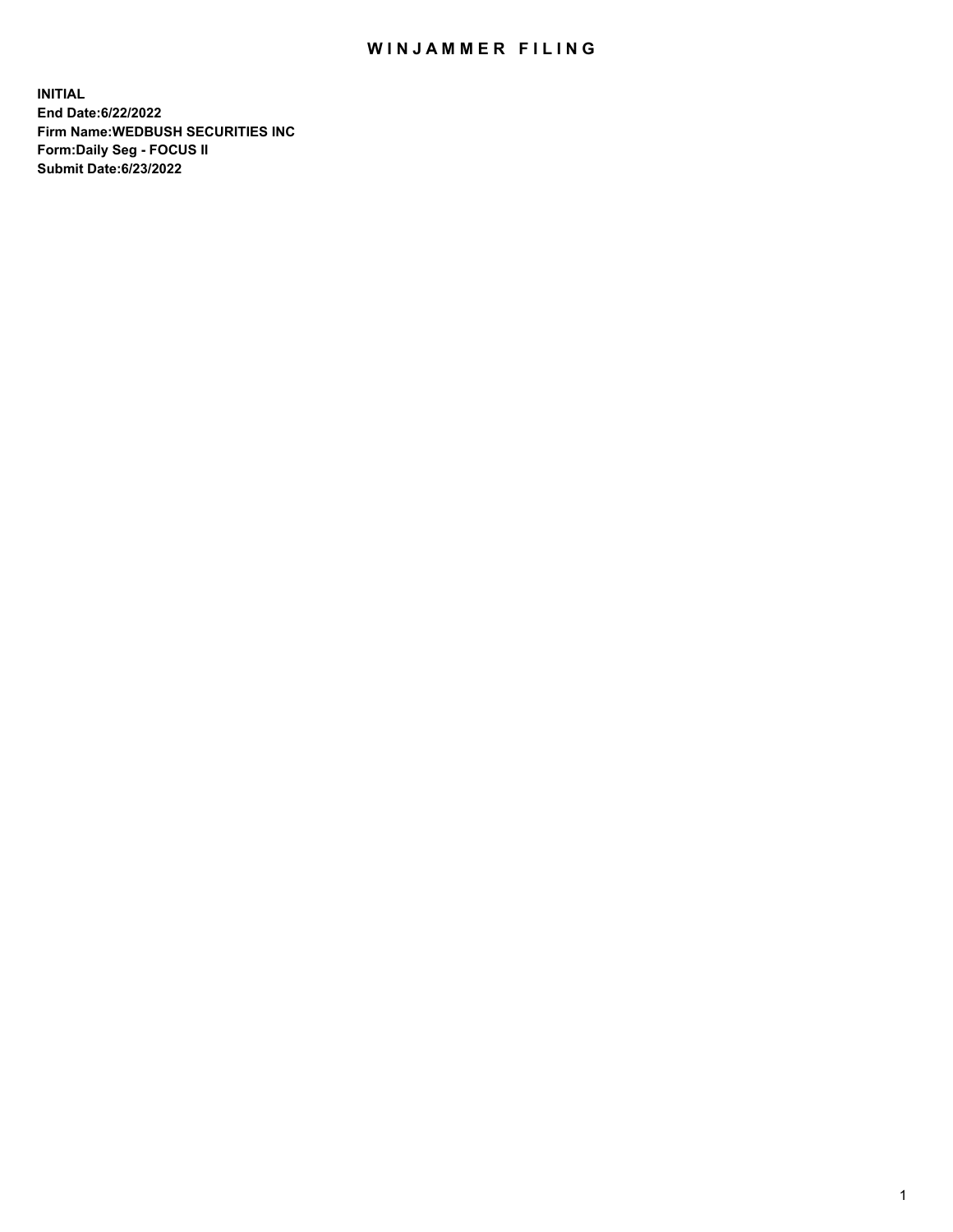**INITIAL End Date:6/22/2022 Firm Name:WEDBUSH SECURITIES INC Form:Daily Seg - FOCUS II Submit Date:6/23/2022 Daily Segregation - Cover Page**

| Name of Company                                                                                                                                                                                                                                                                                       | <b>WEDBUSH SECURITIES INC</b>                         |
|-------------------------------------------------------------------------------------------------------------------------------------------------------------------------------------------------------------------------------------------------------------------------------------------------------|-------------------------------------------------------|
| <b>Contact Name</b>                                                                                                                                                                                                                                                                                   | <b>Kevin Wirth</b>                                    |
| <b>Contact Phone Number</b>                                                                                                                                                                                                                                                                           | 312-784-0475                                          |
| <b>Contact Email Address</b>                                                                                                                                                                                                                                                                          | kevin.wirth@wedbush.com                               |
| FCM's Customer Segregated Funds Residual Interest Target (choose one):<br>a. Minimum dollar amount: ; or<br>b. Minimum percentage of customer segregated funds required:%; or<br>c. Dollar amount range between: and; or<br>d. Percentage range of customer segregated funds required between:% and%. | 19,000,000<br><u>0</u><br><u>00</u><br>0 <sub>0</sub> |
| FCM's Customer Secured Amount Funds Residual Interest Target (choose one):<br>a. Minimum dollar amount: ; or<br>b. Minimum percentage of customer secured funds required:%; or<br>c. Dollar amount range between: and; or<br>d. Percentage range of customer secured funds required between:% and%.   | 1,000,000<br><u>0</u><br><u>00</u><br>0 <sub>0</sub>  |
| FCM's Cleared Swaps Customer Collateral Residual Interest Target (choose one):<br>a. Minimum dollar amount: ; or<br>b. Minimum percentage of cleared swaps customer collateral required:%; or<br>c. Dollar amount range between: and; or                                                              | $\frac{0}{0}$<br>0 <sub>0</sub>                       |

d. Percentage range of cleared swaps customer collateral required between:% and%. **0 0**

Attach supporting documents CH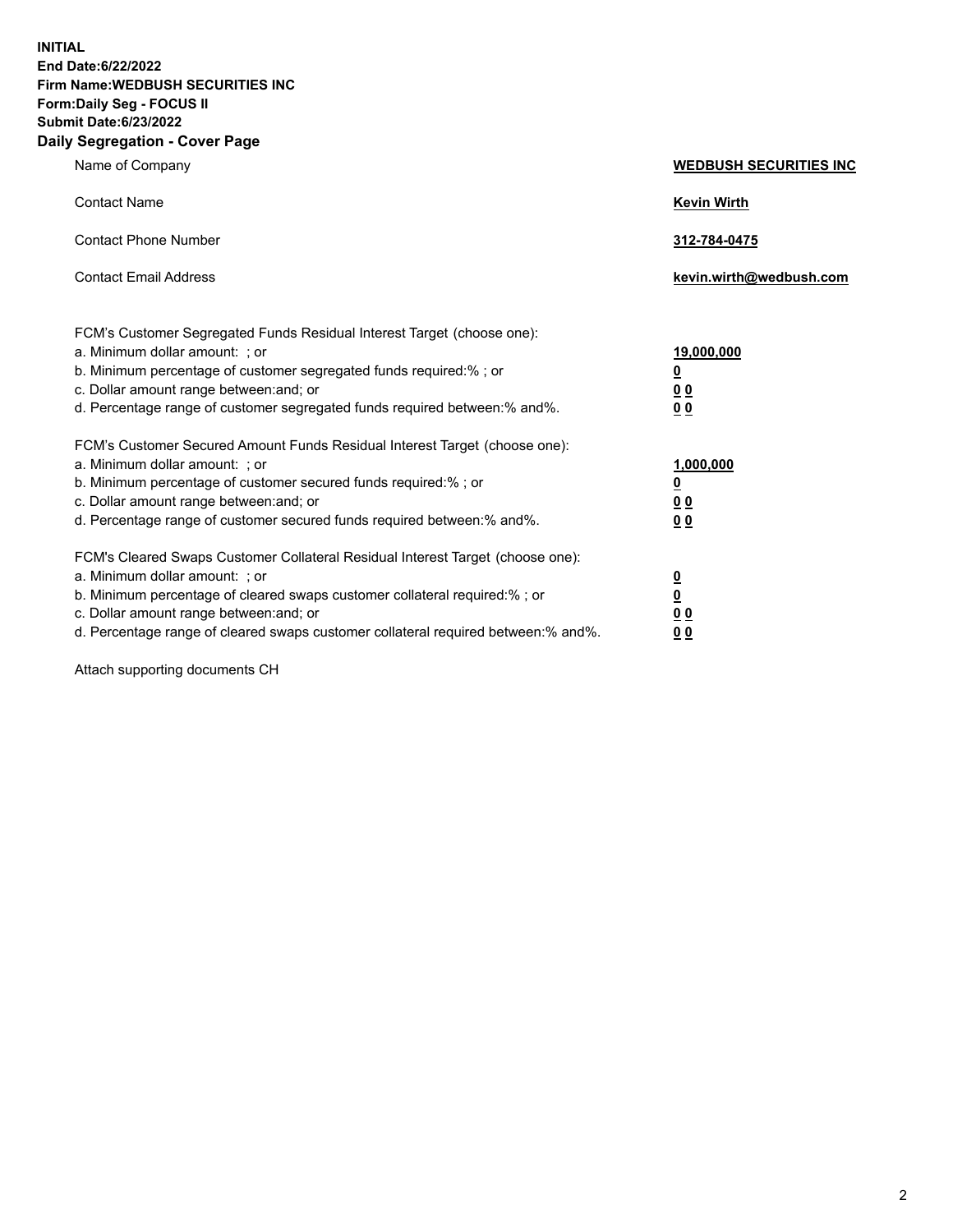**INITIAL End Date:6/22/2022 Firm Name:WEDBUSH SECURITIES INC Form:Daily Seg - FOCUS II Submit Date:6/23/2022 Daily Segregation - Secured Amounts**

|     | Foreign Futures and Foreign Options Secured Amounts                                         |                                             |
|-----|---------------------------------------------------------------------------------------------|---------------------------------------------|
|     | Amount required to be set aside pursuant to law, rule or regulation of a foreign            | $0$ [7305]                                  |
|     | government or a rule of a self-regulatory organization authorized thereunder                |                                             |
| 1.  | Net ledger balance - Foreign Futures and Foreign Option Trading - All Customers             |                                             |
|     | A. Cash                                                                                     | 44,206,569 [7315]                           |
|     | B. Securities (at market)                                                                   | $0$ [7317]                                  |
| 2.  | Net unrealized profit (loss) in open futures contracts traded on a foreign board of trade   | 308,649 [7325]                              |
| 3.  | Exchange traded options                                                                     |                                             |
|     | a. Market value of open option contracts purchased on a foreign board of trade              | 5,616 [7335]                                |
|     | b. Market value of open contracts granted (sold) on a foreign board of trade                | -41,691 <sup>[7337]</sup>                   |
| 4.  | Net equity (deficit) (add lines 1. 2. and 3.)                                               | 44,479,143 [7345]                           |
| 5.  | Account liquidating to a deficit and account with a debit balances - gross amount           | 7,568 [7351]                                |
|     | Less: amount offset by customer owned securities                                            | 0 [7352] 7,568 [7354]                       |
| 6.  | Amount required to be set aside as the secured amount - Net Liquidating Equity              | 44,486,711 [7355]                           |
|     | Method (add lines 4 and 5)                                                                  |                                             |
| 7.  | Greater of amount required to be set aside pursuant to foreign jurisdiction (above) or line | 44,486,711 [7360]                           |
|     | 6.                                                                                          |                                             |
|     | FUNDS DEPOSITED IN SEPARATE REGULATION 30.7 ACCOUNTS                                        |                                             |
| 1.  | Cash in banks                                                                               |                                             |
|     | A. Banks located in the United States                                                       | 17,686,291 [7500]                           |
|     | B. Other banks qualified under Regulation 30.7                                              | 6,111,722 [7520] 23,798,013 [7530]          |
| 2.  | Securities                                                                                  |                                             |
|     | A. In safekeeping with banks located in the United States                                   | $0$ [7540]                                  |
|     | B. In safekeeping with other banks qualified under Regulation 30.7                          | 0 [7560] 0 [7570]                           |
| 3.  | Equities with registered futures commission merchants                                       |                                             |
|     | A. Cash                                                                                     | 17,603,500 [7580]                           |
|     | <b>B.</b> Securities                                                                        | $0$ [7590]                                  |
|     | C. Unrealized gain (loss) on open futures contracts                                         | $0$ [7600]                                  |
|     | D. Value of long option contracts                                                           | $0$ [7610]                                  |
|     | E. Value of short option contracts                                                          | 0 [7615] 17,603,500 [7620]                  |
| 4.  | Amounts held by clearing organizations of foreign boards of trade                           |                                             |
|     | A. Cash                                                                                     | 7,863,180 [7640]                            |
|     | <b>B.</b> Securities                                                                        | $0$ [7650]                                  |
|     | C. Amount due to (from) clearing organization - daily variation                             | $0$ [7660]                                  |
|     | D. Value of long option contracts                                                           | $0$ [7670]                                  |
| 5.  | E. Value of short option contracts                                                          | 0 [7675] 7,863,180 [7680]                   |
|     | Amounts held by members of foreign boards of trade<br>A. Cash                               |                                             |
|     | <b>B.</b> Securities                                                                        | 176,494 [7700]                              |
|     |                                                                                             | $0$ [7710]<br>$0$ [7720]                    |
|     | C. Unrealized gain (loss) on open futures contracts<br>D. Value of long option contracts    |                                             |
|     | E. Value of short option contracts                                                          | 5,616 [7730]                                |
| 6.  | Amounts with other depositories designated by a foreign board of trade                      | -41,691 [7735] 140,419 [7740]<br>$0$ [7760] |
| 7.  | Segregated funds on hand                                                                    | $0$ [7765]                                  |
| 8.  | Total funds in separate section 30.7 accounts                                               | 49,405,112 [7770]                           |
| 9.  | Excess (deficiency) Set Aside for Secured Amount (subtract line 7 Secured Statement         | 4,918,401 [7380]                            |
|     | Page 1 from Line 8)                                                                         |                                             |
| 10. | Management Target Amount for Excess funds in separate section 30.7 accounts                 | 1,000,000 [7780]                            |
| 11. | Excess (deficiency) funds in separate 30.7 accounts over (under) Management Target          | 3,918,401 [7785]                            |
|     |                                                                                             |                                             |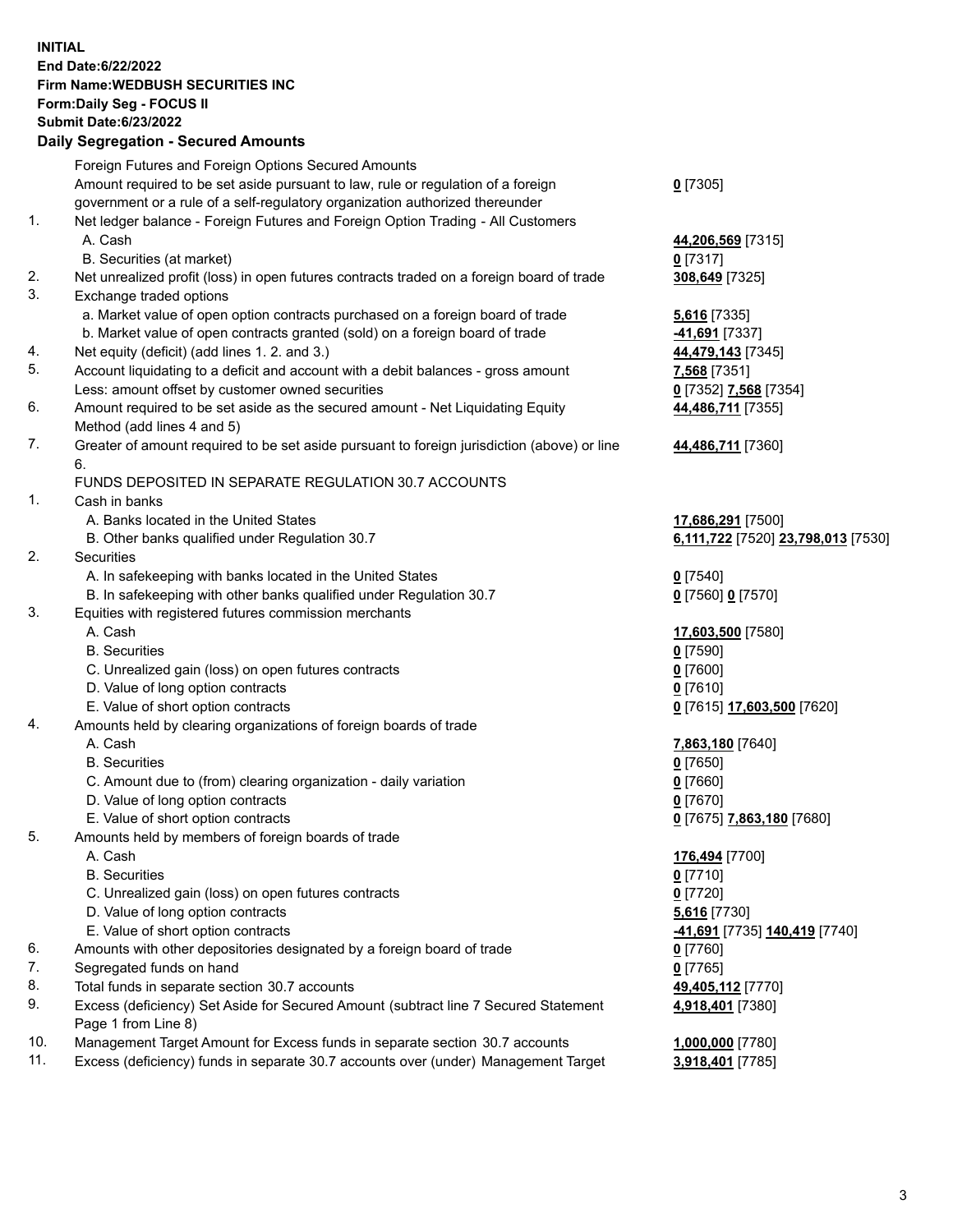|     | <b>INITIAL</b><br>End Date: 6/22/2022<br><b>Firm Name: WEDBUSH SECURITIES INC</b><br>Form: Daily Seg - FOCUS II<br><b>Submit Date:6/23/2022</b> |                                    |
|-----|-------------------------------------------------------------------------------------------------------------------------------------------------|------------------------------------|
|     | Daily Segregation - Segregation Statement                                                                                                       |                                    |
|     | SEGREGATION REQUIREMENTS(Section 4d(2) of the CEAct)                                                                                            |                                    |
| 1.  | Net ledger balance                                                                                                                              |                                    |
|     | A. Cash                                                                                                                                         | 1,790,502,403 [7010]               |
|     | B. Securities (at market)                                                                                                                       | 200,860,539 [7020]                 |
| 2.  | Net unrealized profit (loss) in open futures contracts traded on a contract market                                                              | 1,033,187,841 [7030]               |
| 3.  | Exchange traded options                                                                                                                         |                                    |
|     | A. Add market value of open option contracts purchased on a contract market                                                                     | 5,706,003,953 [7032]               |
|     | B. Deduct market value of open option contracts granted (sold) on a contract market                                                             | -4,309,807,144 [7033]              |
| 4.  | Net equity (deficit) (add lines 1, 2 and 3)                                                                                                     | 4,420,747,592 [7040]               |
| 5.  | Accounts liquidating to a deficit and accounts with                                                                                             |                                    |
|     | debit balances - gross amount                                                                                                                   | 10,328,042 <sub>[7045]</sub>       |
|     | Less: amount offset by customer securities                                                                                                      | -8,878,514 [7047] 1,449,528 [7050] |
| 6.  | Amount required to be segregated (add lines 4 and 5)                                                                                            | 4,422,197,120 [7060]               |
|     | FUNDS IN SEGREGATED ACCOUNTS                                                                                                                    |                                    |
| 7.  | Deposited in segregated funds bank accounts                                                                                                     |                                    |
|     | A. Cash                                                                                                                                         | 958,454,189 [7070]                 |
|     | B. Securities representing investments of customers' funds (at market)                                                                          | $0$ [7080]                         |
|     | C. Securities held for particular customers or option customers in lieu of cash (at<br>market)                                                  | 497,954 [7090]                     |
| 8.  | Margins on deposit with derivatives clearing organizations of contract markets                                                                  |                                    |
|     | A. Cash                                                                                                                                         | 1,198,327,002 [7100]               |
|     | B. Securities representing investments of customers' funds (at market)                                                                          | 698, 162, 122 [7110]               |
|     | C. Securities held for particular customers or option customers in lieu of cash (at<br>market)                                                  | 196,460,954 [7120]                 |
| 9.  | Net settlement from (to) derivatives clearing organizations of contract markets                                                                 | 17,748,443 [7130]                  |
| 10. | Exchange traded options                                                                                                                         |                                    |
|     | A. Value of open long option contracts                                                                                                          | 5,706,003,953 [7132]               |
|     | B. Value of open short option contracts                                                                                                         | -4,309,807,144 [7133]              |
| 11. | Net equities with other FCMs                                                                                                                    |                                    |
|     | A. Net liquidating equity                                                                                                                       | $0$ [7140]                         |
|     | B. Securities representing investments of customers' funds (at market)                                                                          | $0$ [7160]                         |
|     | C. Securities held for particular customers or option customers in lieu of cash (at<br>market)                                                  | $0$ [7170]                         |
| 12. | Segregated funds on hand                                                                                                                        | 3,901,631 [7150]                   |
| 13. | Total amount in segregation (add lines 7 through 12)                                                                                            | 4,469,749,104 [7180]               |
| 14. | Excess (deficiency) funds in segregation (subtract line 6 from line 13)                                                                         | 47,551,984 [7190]                  |
| 15. | Management Target Amount for Excess funds in segregation                                                                                        | 19,000,000 [7194]                  |
|     |                                                                                                                                                 |                                    |

16. Excess (deficiency) funds in segregation over (under) Management Target Amount Excess

**28,551,984** [7198]